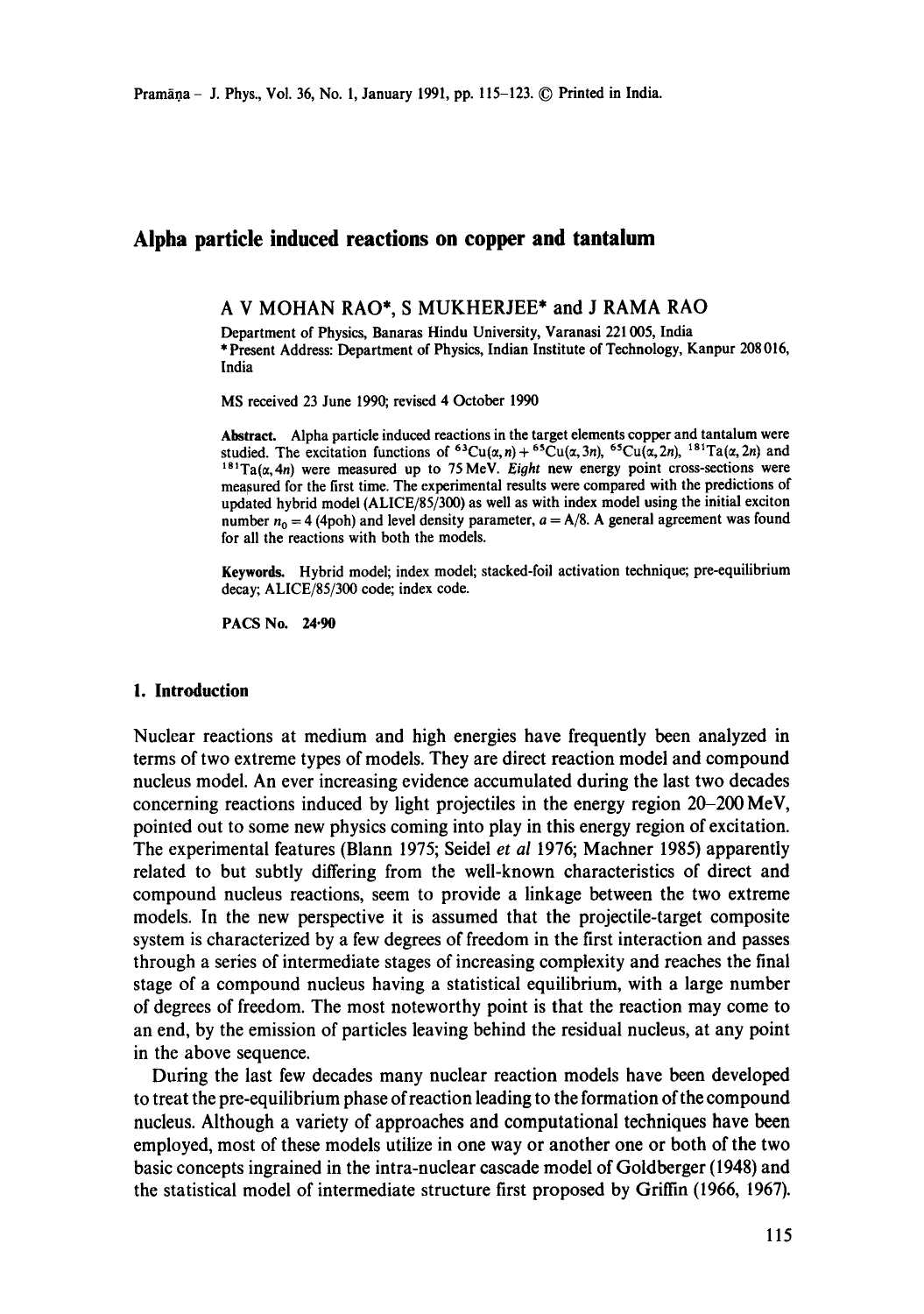In later years much effort has been devoted to combine the advantageous features of intranuclear cascade model and Griffin's statistical model of intermediate structure into a simple formalism capable of calculating the absolute pre-equilibrium emission cross-sections and yet retaining the simplicity of statistical description of the intermediate structure. As a result, a number of formulations, the hybrid model of Blann (1971), the exciton model of Gadioli *et al* (1973) and many other models (Cline 1973; Betak and Dobes 1976) have emerged as descendents of Griffin's statistical model of intermediate structure. All these models have the common feature that they group the many body states of equilibrating system according to the exciton numbers and particle hole densities to estimate the occurrence of configuration capable of pre-compound particle emission. There are some conceptual differences between the hybrid model and exciton model. The long-standing controversy on the basic viewpoints was resolved by Ernst and Rama Rao (1977). Blann and Vonach (1983) extended the hybrid model to predict in an approximate way, the emission up to two nucleons in pre-equilibrium phase. On the other hand Ernst *et al* (1987) have proposed a model of independently interacting excitons, known as index model in which it is shown that each generation in the frame work of exciton model is characterized by the interaction of exactly one exciton. As such, the index model predicts the exclusive emission spectra which can easily be converted into residual nucleus population probabilities. It is shown that three stages are sufficient to describe single and multinucleon emission to all orders of practical importance.

In both the latest codes of hybrid (Alice 85/300) (Blann 1984) and index (Ernst *et al*  1987) models, at the end of the precompound stages, the equilibrated compound nucleus is calculated using the Weisskopf-Ewing formalism (Weisskopf and Ewing 1949) and added incoherently to the pre-equilibrium contributions, so that the theoretical excitation function can be directly compared with the experimental ones. In this context a careful and systematic experimental study of the excitation functions on typical light and heavy nuclei and to make a comparison with the predictions of these two models, would heip the understanding of the mechanism of pre-equilibrium emission. With this chief motivation, we have undertaken the present work and measured the excitation functions of four reactions up to 75 MeV. The experimental results have been compared with the theoretical predictions based on the updated hybrid model as well as index model.

#### **2. Experimental procedure**

The excitation functions of  $[{}^{63}Cu(\alpha,n)+{}^{65}Cu(\alpha,3n)]$ ,  ${}^{65}Cu(\alpha,2n)$ ,  ${}^{181}Ta(\alpha,2n)$  and <sup>181</sup>Ta( $\alpha$ , 4n) reactions were measured by means of stacked foil activation technique and Ge(Li) gamma ray spectroscopy method, up to 75 MeV. Spectroscopically pure (99.99%) copper foils and tantalum foils of thickness  $25 \text{ mg/cm}^2$  and  $57 \text{ mg/cm}^2$ respectively, were used as targets in the stacks together with several aluminium degraders of varying thicknesses to reduce the beam energy to desired levels. The energy of the alpha particles after they had traversed half the thickness of each foil was determined by Williamson *et al* (1966). The irradiations were performed (Mohan Rao 1989) at Variable Energy Cyclotron, Calcutta (India). Beam currents of the order of 200nA were maintained in each stack so that a few hours of well controlled irradiation was necessary to excite the required activities in the stacks. The flux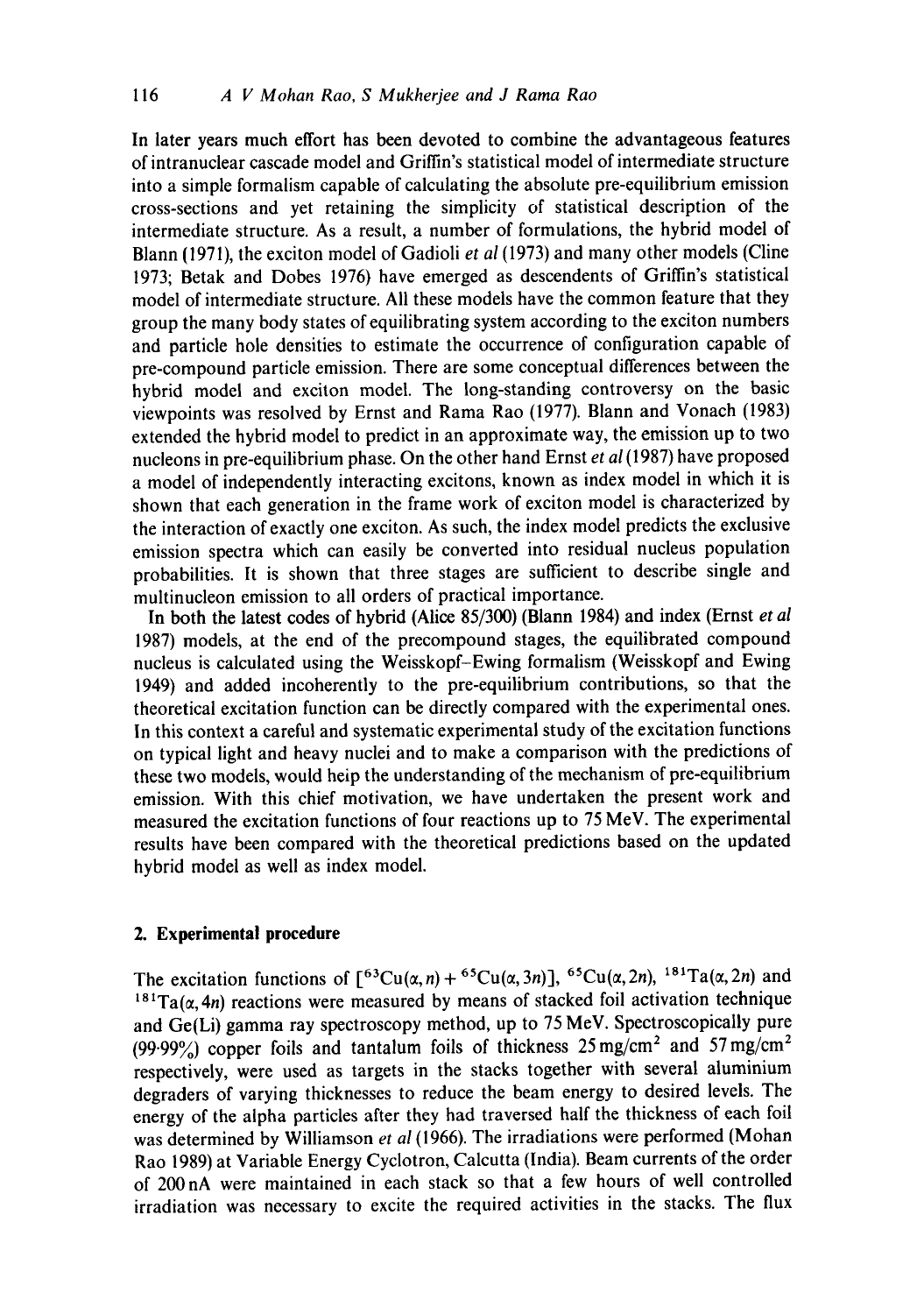| Reaction                                                               | Residual<br>nucleus | $O$ -value<br>(MeV) | Half<br>life     | E.,<br>(keV)             | Ι<br>$(\%)$                   |
|------------------------------------------------------------------------|---------------------|---------------------|------------------|--------------------------|-------------------------------|
| ${}^{63}Cu(x, n)$                                                      | $^{66}_{31}Ga$      | $-7.5$              | 9-45h            | 834<br>1039<br>2752      | 6.0<br>$38 - 0$<br>$23-0$     |
| ${}^{65}Cu(x,3n)$                                                      | ${}^{66}_{31}Ga$    | $-26.9$             | 9.45h            | 834<br>1039              | 60<br>$38 - 0$                |
| ${}^{65}Cu(\alpha,2n)$                                                 | $^{67}_{31}Ga$      | $-14.1$             | 78-3 h           | 93<br>184<br>300         | $38 - 0$<br>$24-0$<br>190     |
| $181$ Ta( $\alpha$ , 2n)                                               | $^{183}_{75}$ Re    | $-16.35$            | 71.0d            | 110<br>162<br>209<br>292 | 2.9<br>$23-6$<br>$3-0$<br>3.2 |
| $181$ Ta(x, 4n)                                                        | $^{181}_{75}$ Re    | $-31.75$            | 19.97 h          | 361<br>365<br>639        | 12.3<br>570<br>6.5            |
| <b>Monitor Reactions</b>                                               |                     |                     |                  |                          |                               |
| $27$ Al( $\alpha$ , $\alpha$ 2pn)<br>$27$ Al( $\alpha$ , 2 $\alpha$ n) | $24$ Na<br>22Na     | $-31.4$<br>$-22.5$  | 15·05 h<br>2.60a | 1369<br>1275             | 100<br>100                    |

**Table** 1. Reactions investigated and the decay characteristics of the residual nuclei.

monitor reactions used were <sup>27</sup>Al( $\alpha$ ,  $\alpha$ 2pn)<sup>24</sup>Na and <sup>27</sup>Al( $\alpha$ , 2 $\alpha$ n)<sup>22</sup>Na for which well measured cross-sections are available in literature (Probst *et al* 1976). Gamma activities produced in each foil were measured at VECC, Calcutta and Physics Department, Banaras Hindu University, Varanasi, using 95 c.c. Ge(Li) and 50 c.c. HPGE detectors having resolution of  $\simeq$  2 keV for 1332 keV photons, in conjunction with a 4 K multichannel analyzer. The spectroscopic data necessary for the evaluation of cross-sections are shown in table I. The energy and efficiency calibration of the detectors were performed by using a standard  $152$ Eu source of known strength. The formula used in the cross-section measurement along with the other details are given in our earlier paper (Rama Rao *et al* 1987)

$$
\sigma = \frac{A_{\gamma}A_{\rm gm}\lambda}{\phi\,WP_{\gamma}\theta_{\gamma}P(1-\exp(-\lambda t_i))}\frac{1}{\exp(-\lambda t_w)(1-\exp(-\lambda\Delta))}
$$
(1)

where  $\sigma$  is the cross-section for the reaction;  $A_{\nu}$  is the photopeak area of the characteristic gamma ray of the residual nucleus;  $A_{gm}$  is the gram atomic weight of the target element;  $\lambda$  is the disintegration constant of the residual nucleus;  $\phi$  is the flux of the incident particles; W is the weight per unit area of the target foil;  $P$  is the fractional abundance by weight of the target isotope of interest;  $\theta_{y}$  is the fraction of characteristic gamma rays emitted per decay of the residual nucleus;  $P<sub>v</sub>$  is the photopeak efficiency of the gamma ray;  $t_i$ ,  $t_w$ ,  $\Delta$  are the periods of irradiation, waiting and counting respectively.

The total error in the present measurements of cross-sections ranges between 8 and 12%, which consists of uncertainities in photopeak area, detection efficiency, uniformity of foil thickness, spectroscopic data and that of monitor cross-section.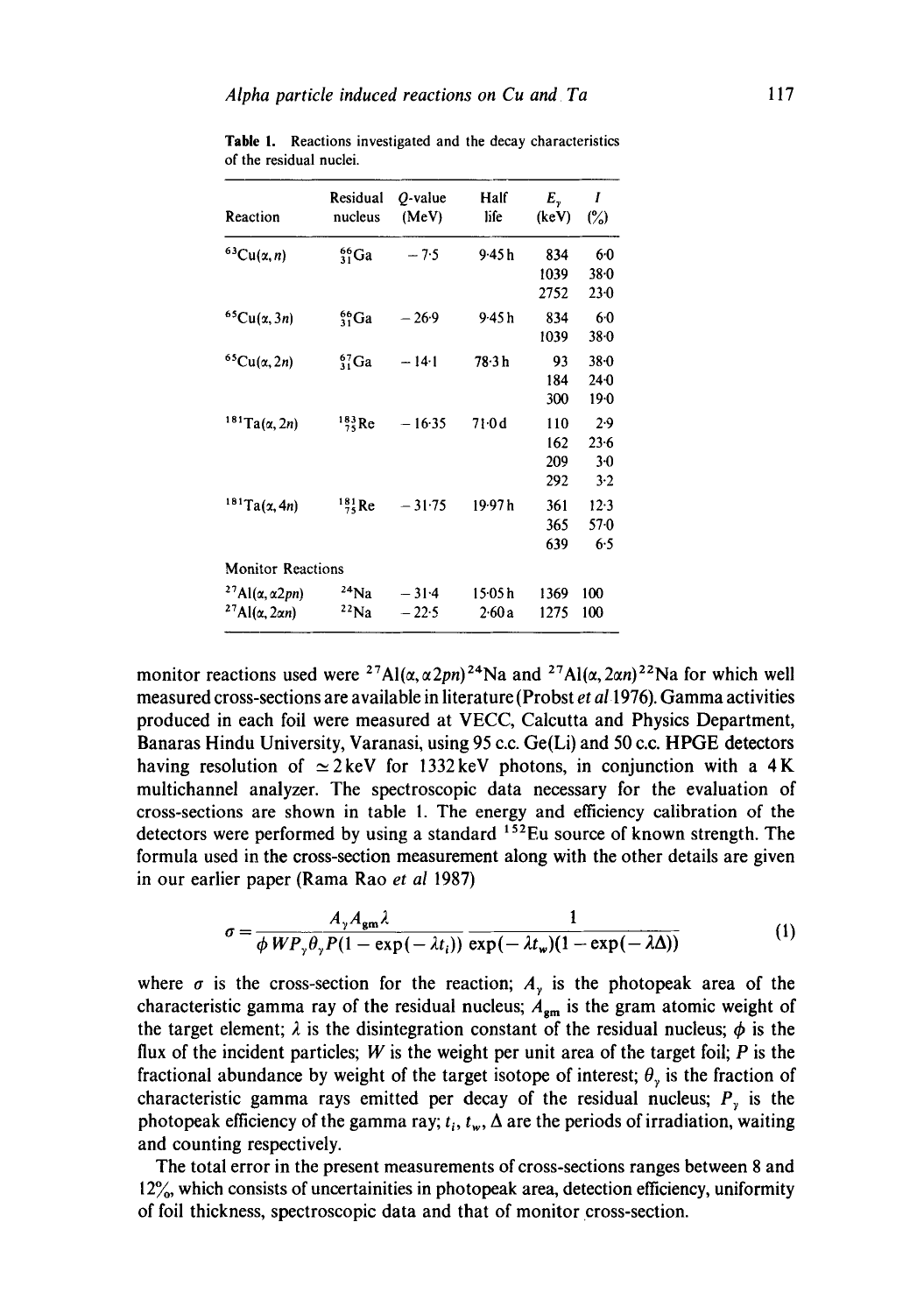### **3. Experimental results**

Consequent on the use of natural copper target, isotopic contributions arise in the production of a given final nucleus such as for example <sup>66</sup>Ga formed in <sup>63</sup>Cu( $\alpha$ , n) and <sup>65</sup>Cu( $\alpha$ , 3n) reactions jointly. However in view of the large difference in the Q-values of both the reactions, there will be energy regions where either of them predominate over the other. On this basis the experimentally measured weighted average cross-sections can be easily interpreted using the formula

$$
\langle \sigma \rangle = \bar{A} \left( \frac{P_1}{A_1} \sigma_1 + \frac{P_2}{A_2} \sigma_2 \right) \tag{2}
$$

where  $\overline{A}$  is the average atomic weight of copper,  $P_1$ ,  $A_1$  and  $P_2$ ,  $A_2$  are the percentage abundances and mass numbers of the contributing isotopes and  $\sigma_1$  and  $\sigma_2$  are the individual cross-sections for <sup>63</sup>Cu( $\alpha$ , n) and <sup>65</sup>Cu( $\alpha$ , 3n) reaction respectively.

# 3.1  $^{63}Cu(\alpha, n) + ^{65}Cu(\alpha, 3n)$   $^{66}Ga$  and  $^{65}Cu(\alpha, 2n)$   $^{67}Ga$  reactions

Figure 1 shows the present experimental results together with the previous measurements by a large number of investigators (Porges *et al* 1956; Porile and Morrison 1959; Bryand *et al* 1963; Graf and Munzel 1974; Rizvi *et al* 1987). Most of the work



**Figure 1.** Excitation functions of  $63.65Cu(x, xn)$  reactions.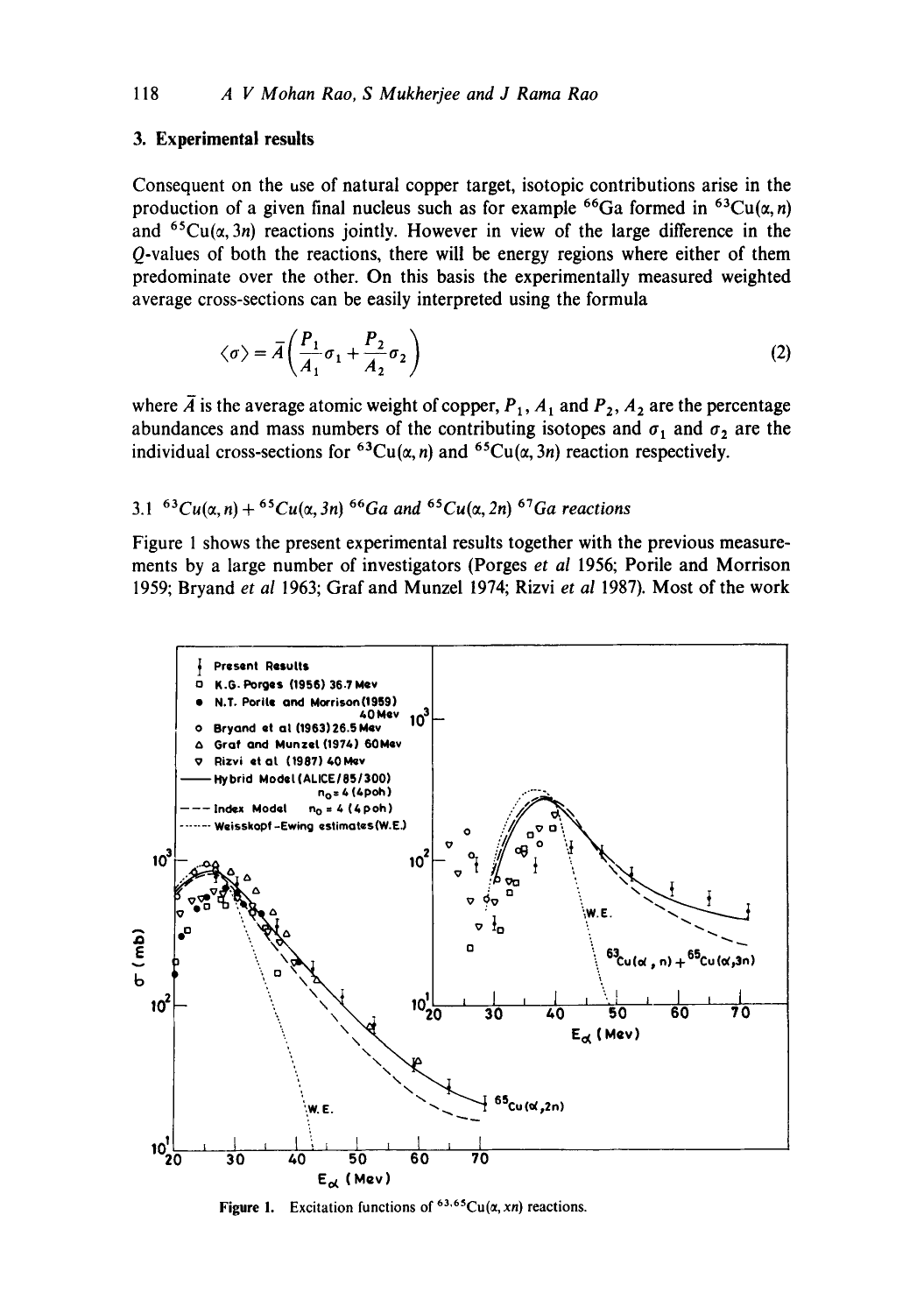on this element performed during 1956-74, was carried out employing G. M. counters, scintillation detectors, proportional counters for the measurement of cross sections. Porges (1956) measured these reactions using G. M. counter with an uncertainity of 25~. Porile and Morrison (1959) measured them employing a scintilation counter. A further measurement was done by Bryand *et al* (1963) using a proportional counter. Because of the poor resolution of these detectors, there were many inconsistencies in the data as the closely lying gamma rays of the reaction residues could not be separated. During the past twenty years semiconductor radiation detector has become one of the principal tools in studies requiring high resolution measurements of gamma rays. Thus it was in 1974, the first Ge(Li) measurement was carried out by Graf and Munzel (1974) up to 60 MeV and very recently by Rizvi *et al* (1987) up to 40 MeV. It may be observed in figure 1 that while there is a fair agreement between the present measurements and those of Graf and Munzel (1974), there are some inconsistencies between the present results and those of Rizvi *et al* (1987) who also employed a similar experimental technique as that of ours. The reason for observed anomaly, to our belief, mainly lies in different methods employed in determining the alpha particle flux and possible differences in gamma efficiencies used in the calculation of cross-sections in the two works. Rizvi *et al* (1987) have monitored the alpha particle flux by charge collection method.

Although in principle the Faraday cup is a simple device, several sources of error may be present. For example, the region of the cup in which the beam stops will be a source of secondary electrons which, if they escape will make the beam intensity overestimated. In view of the many problems involved in the direct measurements of the flux through charge collected in a Faraday cup, it is customary to prefix the experimental stack-foils with an aluminium monitor foil and to study the reactions as mentioned earlier in experimental procedure.

It is appropriate here to mention that the present experimental study adds two new energy-point cross-sections in <sup>65</sup>Cu( $\alpha$ , 2n) and six new energy-point cross-sections in <sup>63</sup>Cu( $\alpha$ , n) + <sup>65</sup>Cu( $\alpha$ , 3n) in the energy range 45-75 MeV. Although for the later reaction, the determined values were weighted average cross-sections, in this energy region essentially reflect the behaviour of the dominant <sup>65</sup>Cu( $\alpha$ , 3n) reaction.

# 3.2 <sup>181</sup>  $Ta(\alpha, 2n)$  <sup>183</sup>Re and <sup>181</sup>  $Ta(\alpha, 4n)$  <sup>181</sup>Re reactions

These reactions were previously studied by Scott *et al* (1968) employing Ge(Li) as well as scintillation detectors. Later, using Ge(Li) and HPGe detectors, Hermes *et al*  (1974) and Ismail and Divatia (1988) studied these reactions. The quoted uncertainties in the measurements of Hermes *et al* were  $\simeq 19\%$ . But there are discrepancies by a factor of 2-6 among the results of the three groups. It can be seen from the figure 2 that in the case of  $^{181}Ta(\alpha, 2n)$  reaction, there is an excellent agreement between the present results and those of Ismail *et al* all over the region from 30-48 MeV. Beyond that *three* new energy point cross-sections were added in the present work. Similarly, in the case of  $181Ta(\alpha,4n)$  reaction it can be seen that there is a wide scatter in the measurements between Hermes *et al* and Ismail *et al.* There is an unexplainable overall discrepancy in their results. While the values of Hermes *et al* are lower by at least a factor of two than those of Ismail *et al* for  $181 \text{ Ta}(\alpha, 2n)$  reaction, it is just reverse in  $181 \text{ Ta}(\alpha, 4n)$  reaction. However, our results are in close proximity with those of lsmail *et al.*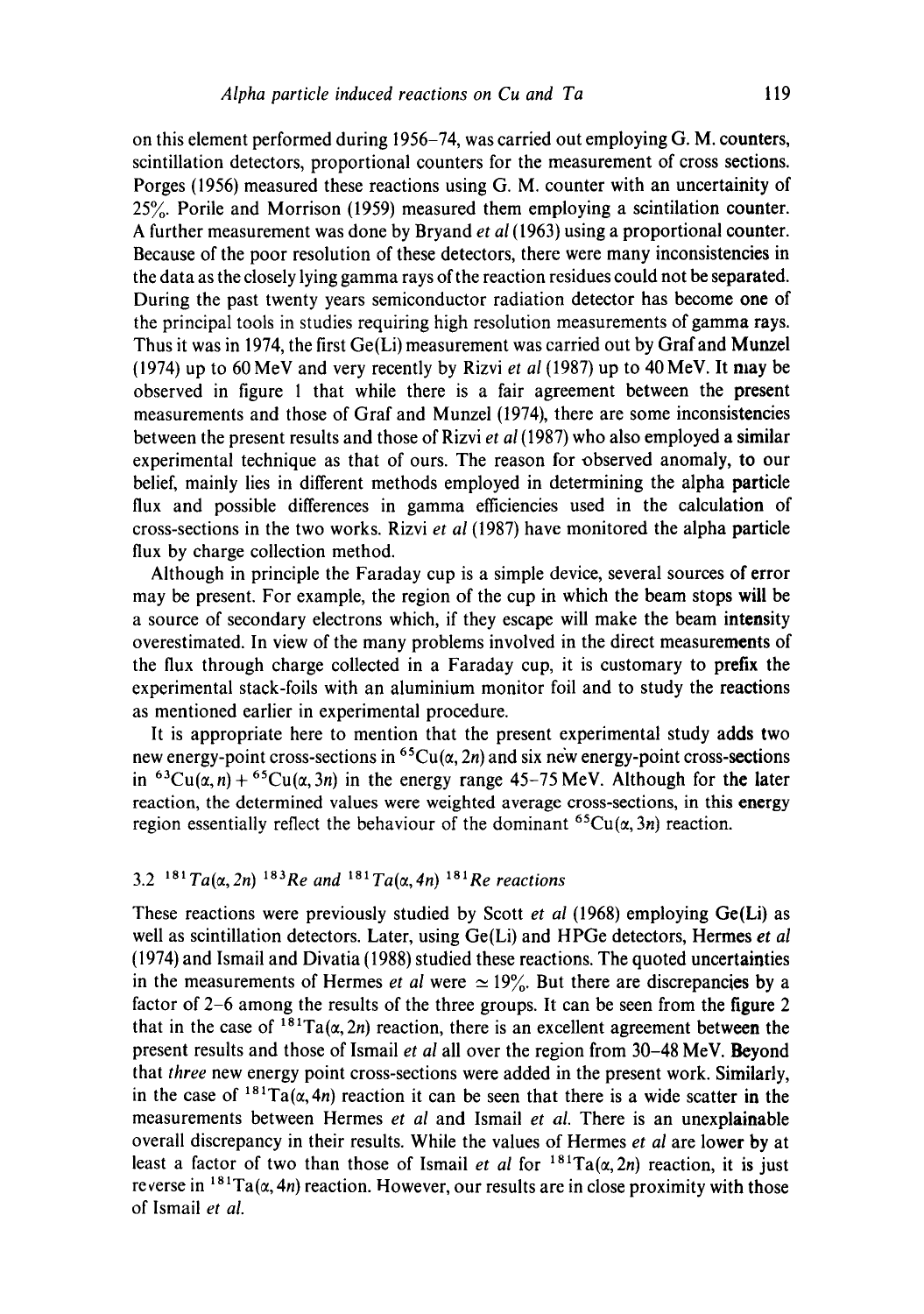

**Figure 2.** Excitation functions of  $^{181}Ta(x, xn)$  reactions.

### **4. Comparison with theoretical calculations**

The present experimental results are compared with theoretical predictions based on Weisskopf-Ewing estimates giving the compound nucleus contribution as well as with the hybrid and index models in their latest forms. Owing to the semi-classical nature, the hybrid and the index models, involve a large number of physical parameters as well as a few adjustable parameters. The model predictions of course depend on the input values given to these parameters. Also, to enable a relative comparison, on the performance of the two models, the same set of input parameters were applied in the calculations. A short description of the option chosen is given below. The nuclear masses were calculated from the Myers-Swiatecki mass formula (Myers 1977) considering the liquid drop with the shell correction term without pairing i.e. the level density pairing absorbed in binding energies. The inverse cross-sections were calculated by optical model subroutine included in the codes. A level density parameter of  $A/8$  MeV<sup>-1</sup> was used. In both the pre-equilibrium models it is customary to use the initial exciton number,  $n_0(p_0, h_0)$  as a fit parameter to match the theoretical predictions with experimentally observed shapes of spectra and excitation function. The initial exciton number governs the entire cascading process of binary collisions and thereby influences the shape of the hard component in particle spectra. A good guess would be the number of nucleons in the projectile or an additional particle-hole if need be (Ernst *et al* 1989). This view is quite consistent with the basic physics of pre-equilibrium phenomenon that only a small number of degrees of freedom is initially excited in nuclear reactions at moderate energies. So, we have made the theoretical calculations using  $n_0 = 4$  (4poh),  $n_0 = 5$  (5poh) and  $n_0 = 6$  (5p1h) as the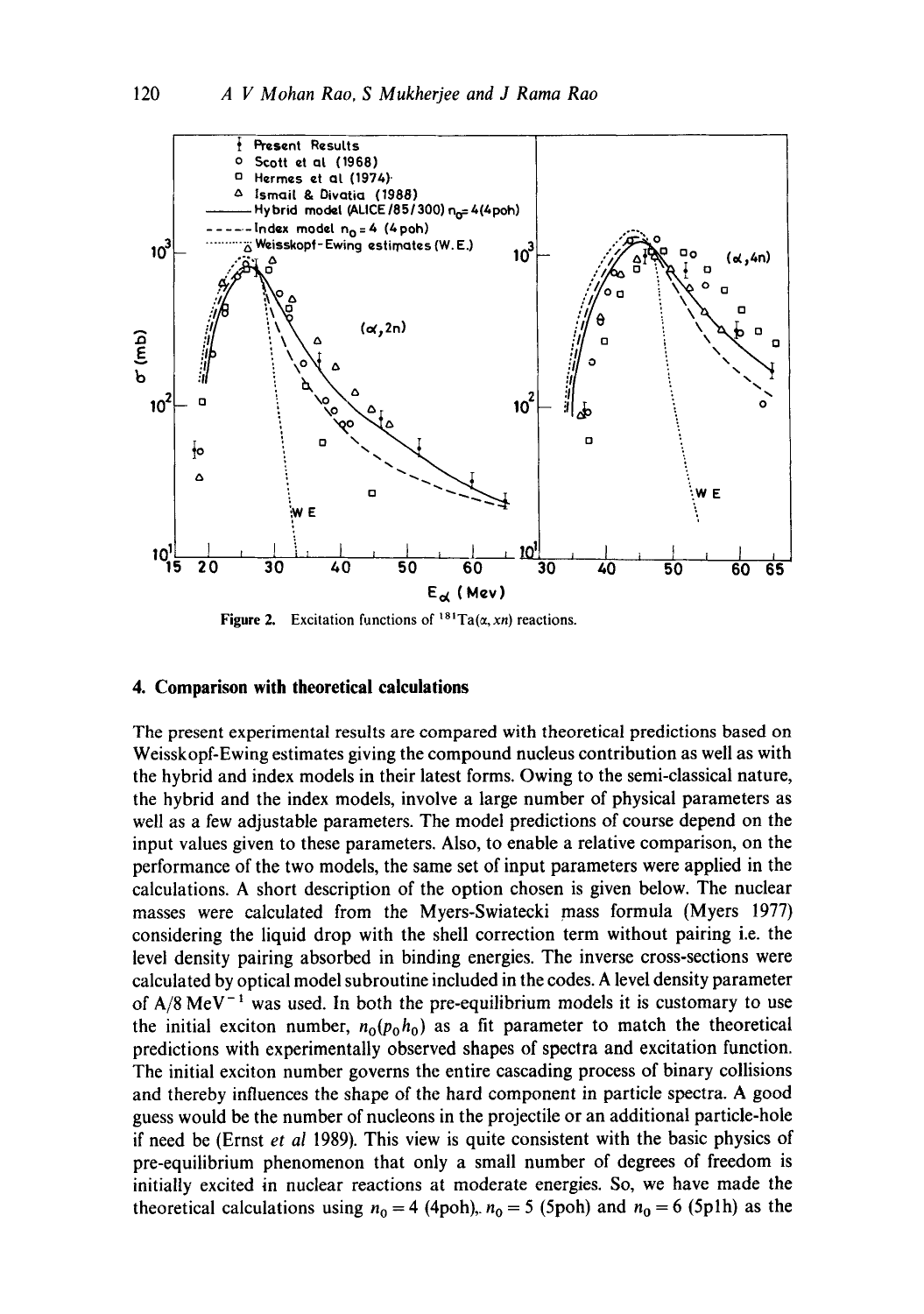initial configurations. It was found that for both the hybrid and the index models  $n_0 = 4$  (4poh) by far gives the good results than the other two in both the models. The predictions of the (5poh) and (5p1h) configurations were lower than those obtained with (4poh). Therefore we have shown (4poh) configuration in both the models for comparison.

Figures 1 or 2 show the comparison of experimental excitation functions of  ${}^{63}Cu(\alpha, n) + {}^{65}Cu(\alpha, 3n)$ ,  ${}^{65}Cu(\alpha, 2n)$ ,  ${}^{181}Ta(\alpha, 2n)$  and  ${}^{181}Ta(\alpha, 4n)$  reactions with the theoretical calculation based on Weisskopf-Ewing estimates giving compound nucleus contributions as well as with hybrid and index models. It is found that the Weisskopf-Ewing estimates accounted well for the low energy compound nucleus dominated part of the excitation function of all the four reactions, but fail to account for the observed cross-sections at high energies where non-equilibrium effects predominate beyond a few tens of MeV of bombarding energy. The prediction of hybrid model using (4poh) configuration are fairly good in the cases  $1^{8}$ <sup>1</sup>Ta( $\alpha$ , 2n) as well as <sup>65</sup>Cu( $\alpha$ , 2n) especially at the high energy tails of the excitation functions of these reactions, whereas the index model predictions are slightly lower than the experimental results, but this cannot be a reflection on their relative abilities to predict pre-equilibrium particle emission. The apparent differences between the two theoretical predictions in all the four multineutron emission reactions, is largely ascribable to the conceptual and computational differences between the two models. Both, hybrid and index models in their present forms take into account the multiple chance pre-equilibrium emission of nucleons only up to two nucleons and there is also a difference in the way this aspect is treated in both the models. While in hybrid model it is assumed that both the nucleons are emitted from the same exciton heirarchy, the index model assumes that the exciton configurations may in general be different. However, since the probability of multiple pre-equilibrium nucleon may not be so high at these energies of the order of 60-70 MeV, the above subtle difference between the model predictions is unlikely to be discerned. Further, as can be seen in the case of <sup>63</sup>Cu( $\alpha$ , n) + <sup>65</sup>Cu( $\alpha$ , 3n) and <sup>181</sup>Ta( $\alpha$ , 4n) there is a slight shift in the energy between the theoretical and experimental compound nucleus peaks. Generally such shifts are ascribed due to the complete neglect of angular momentum effects in the Weisskopf-Ewing theoretical calculations provided in the codes. More elaborate computations, using Hauscr-Feshbach theory may bring about a better agreement. Further, the compound nucleus mechanism dominates up to about 55 MeV. The comparison of present results with the predictions of hybrid and index models as can be seen from figures that given the small role played by the pre-equilibrium effects in these multinucleon emission reactions, the performance of both the models is alike and consistent with the initial exciton number  $n_0 = 4$  (4poh) generally.

### **5. Conclusions**

Excitation function for four reactions of  $(\alpha, x_n)$  type were studied in the present work. The present experimental results are systematic and accurate over many of the previous measurements. From an overall comparison between experimental results and theoretical predictions based on compound nucleus Weisskopf-Ewing estimates as well as pre-equilibrium hybrid and index models, one can infer that the Weisskopf-Ewing estimates accounted well for the low energy compound nucleus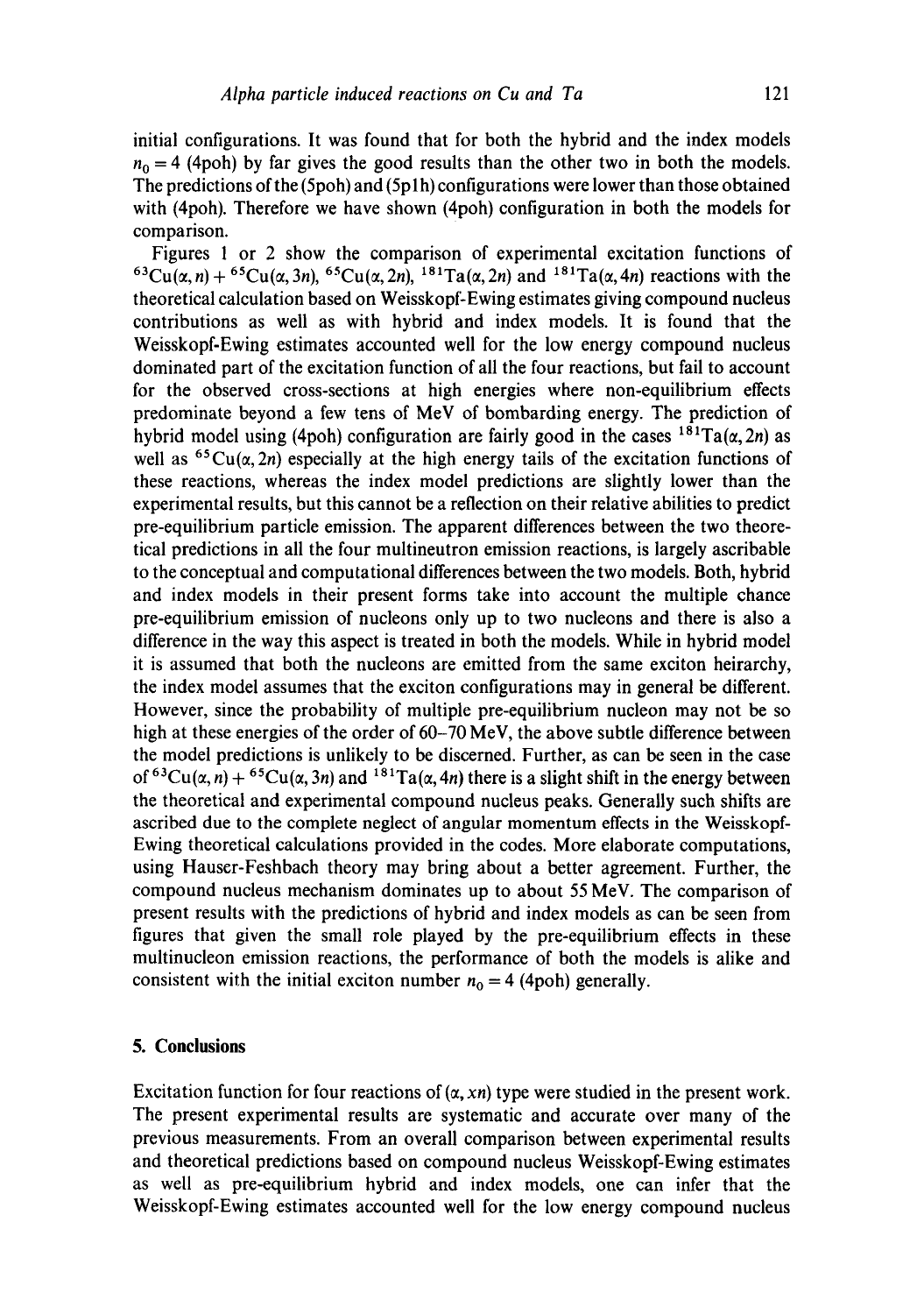dominated part of the excitation functions of all the four reactions, but failed to account for the observed cross-sections at higher energies, where non-equilibrium effects predominate beyond a few tens of MeV of bombarding energy. This is rather indirectly indicated by the "high energy tails" of the experimental excitation functions which signify a less rapid fall of the cross-sections than predicted by compound nucleus model. The shape of the excitation functions in the pre-equilibrium dominated regions of energy is reproduced by the latest improved version of hybrid model as well as the recently proposed index model. The former is a shade better. The basic tenet that only a small number of degrees of freedom in pre-equilibrium reactions is borne out by the consistently reasonable agreement observed between experiment and model predictions for an initial exciton number  $n_0 = 4$  (4poh). There is a subtle difference in the viewpoints of hybrid and index models with regard to the possible initial exciton configurations. While the hybrid model tends to fit the experimental data with a single initial exciton configuration for all the reactions induced by same projectile, the index model, harbours the view that several initial exciton configurations are in general possible, for a given projectile, and the experimental results are just the statistical averages over all such possible initial exciton configurations. The physical interpretation of  $n_0 = 4$  (4poh) is that, only four excitons initially share the excitation energy and that these are particles above a completely filled Fermi sea. Such an initial configuration is quite consistent with an alpha particle projectile as the four nucleons of the alpha particle are the most likely candidates to share the excitation energy.

### **Acknowledgements**

The authors wish to thank Dr S N Chintalapudi and other supporting staff of VECC, Calcutta for their cooperation during the course of experiment. The financial support from DAE, and CSIR is gratefully acknowledged.

#### **References**

Betak E and Dobes J 1976 *Z. Phys.* A279 319 Blann M 1971 *Phys. Rev. Lett.* 27 337, 700E, 1550E Blann M 1975 *Ann. Rev. Nucl. Sci.* 123 Blann M and Vonach H K 1983 *Phys. Rev.* C28 1475 Blann M 1984 Code Alice/85/300 UCID-20169 Bryand E A, Cohran D F and Kinght J D 1963 *Phys. Rev.* 130 1512 Cline C K 1973 *Nucl. Phys.* A210 590 Ernst J and Rama Rao J 1977 *Z. Phys.* A281 129 Ernst J, Friedland W and Stockhorst H 1987 *Z. Phys.* A328 333 Ernst J, Friedland W and Stockhorst H 1989 *Z. Phys.* A333 45 Gadioli E, Gadioli-Erba and Sona P G 1973 *Nucl. Phys.* A217 589 Goldberger M L 1948 *Phys. Rev.* 74 1268 Graf H P and Munzel H 1974 *J. Inorg. Nucl. Chem. 36* 3647 Griffin J J 1966 *Phys. Rev. Lett.* 17 478 Griffin J J 1967 *Phys. Rev. Lett.* B24 5 Hermes F, Jasper E W, Kurz H E and Mayer-Kukuk T 1974 *Nucl. Phys.* A228 165 Ismai| M and Divatia A S 1988 *Pramana-J. Phys.* 30 193